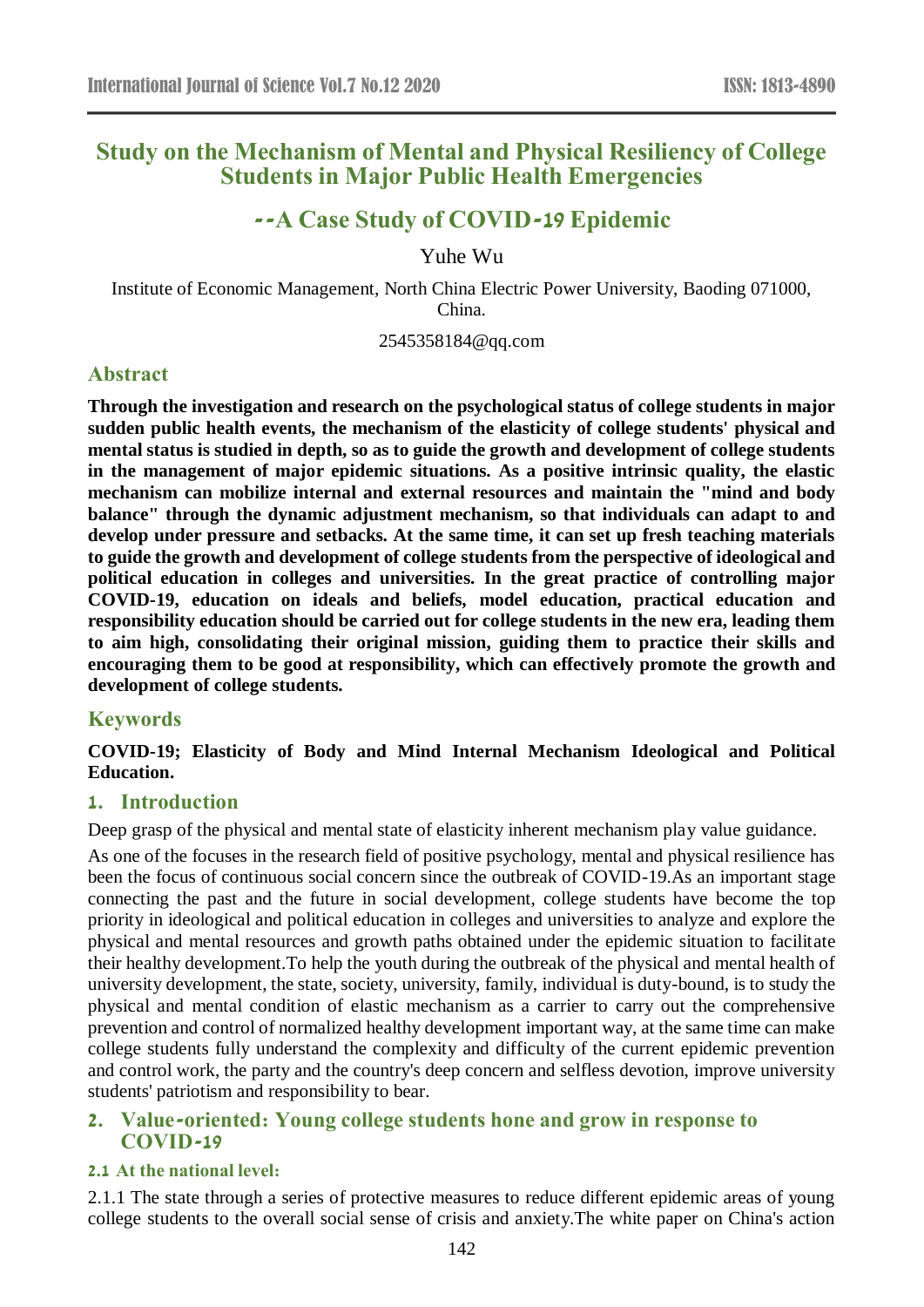against COVID -19 outbreak, points out that the implementation of free treatment for patients with China, these are the countries to fight disease COVID - 19 major outbreaks efforts, should go through the news media channels of publicity to enhance the resistance to disease confidence, for the physical and mental health of college students during the epidemic development to build a good social environment and social atmosphere.Through the national and relevant health sectors, as well as local communities and communities, the high attention given to COVID-19 since the outbreak has to some extent alleviated and alleviated anxiety and depression among the direct victims of COVID-19, as well as the fear of COVID-19 among college students.

2.1.2 Actively propagandize the deeds of zhong Nanshan and other anti-epidemic pioneers, and use positive social energy to kill the negative emotions of college students and even the whole society. During the epidemic, medical workers from all over the country rushed to the front line like soldiers, leaving us touching scenes.Novel Coronavirus prevention and control is like a "war without bullets". The novel coronavirus prevention and control is like a "rebel", a courageous "whistle-blower" and many ordinary people have sacrificed their precious lives for the virus epidemic. These are examples of contemporary learning and publicity.

#### **2.2 The society level:**

2.2.1 We should grasp public opinion, cooperate with the country to reduce the negative impact of the epidemic, enhance the positive energy during the epidemic, and ease people's anxiety.Many network media, magazines and periodicals in the society need to pay close attention to the public opinion on the Internet and in reality.Since the outbreak of COVID-19, China has acted in an open, transparent and responsible manner by timely informing the WHO and relevant countries and regions including the United States about the COVID-19 epidemic, sharing the genetic sequence of the virus, actively responding to the concerns of all parties and strengthening cooperation with them.In the face of the epidemic, all countries should work together to overcome the difficulties. Denigrating others and shifting responsibility at this moment will not help their own prevention and control efforts, nor will it help the international community's anti-epidemic cooperation.

2.2.2 According to the survey and interviews, one of the main reasons for the physical and mental problems of college students in the graduation season is employment due to the COVID-19 epidemic this year.So social related businesses can increase job appropriately, joint school policies, broaden the market capacity, attract high quality talent, relax appropriately recruitment standards, reduce the employment pressure in the graduation season for the employment of graduates to provide more choice, thus reducing the social contradictions, ease college students' physical and mental anxiety problems, promote the harmonious development of society.At the same time, for the government to coordinate all aspects of work, the government should fully consider the flow of graduates, do a good job of macro-control, increase the capacity of jobs, provide subsidized loans for students whose families are in difficulty, and help their families to tide over the difficulties.

#### **2.3 School level::**

2.3.1 The school should establish the three-level psychological system of school, department and class, actively communicate with students, make the vast majority of students understand the relevant content of mental health, improve the mental health level of college students, help students set up the correct values, outlook on life, world view.Schools should carry out health education in a variety of ways, popularize the basic knowledge of physical and mental health, and teach students how to find and timely find their own problems.Counselors and head teachers should take the initiative to communicate with students, and provide some learning guidance to students under great learning pressure when necessary, so as to help students relieve learning pressure timely.And to care about the mental health of students, timely psychological counseling students.

2.3.2 The school provides some courses beyond specialized courses, conducts exploratory teaching, ADAPTS to local conditions as much as possible, and designs flexible and interesting teaching programs, so that students who are always under learning pressure can have a time to relax.This can be discussed with the teacher, increase the fun of the classroom, reduce homework, so that students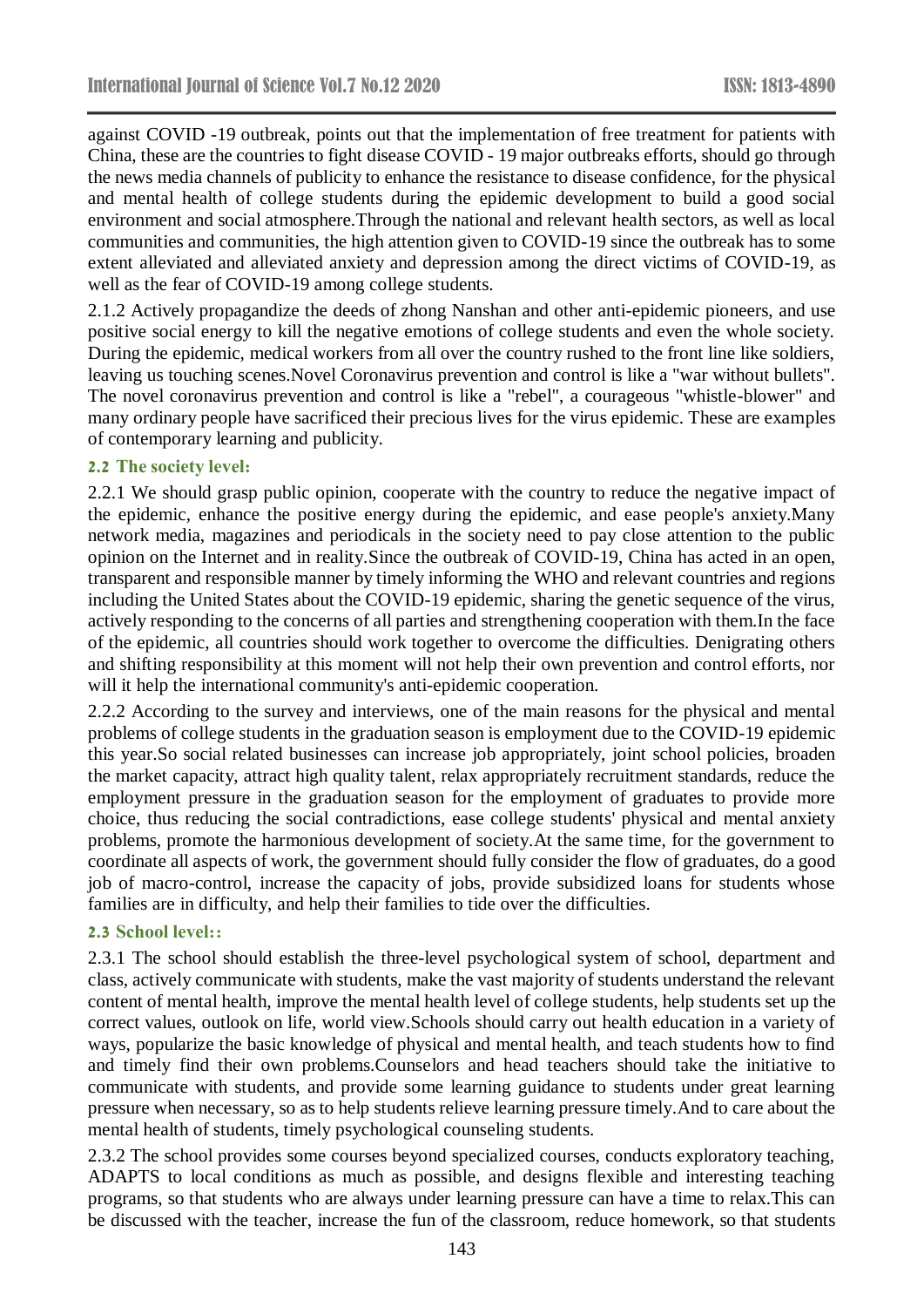forget the pressure of learning, easy to learn.The psychological counseling department in the school should know about students' mental health regularly, provide psychological counseling to students with psychological problems timely, hold mental health activities regularly, provide mental health education to all classes, and solve students' psychological problems in a timely manner.

#### **2.4 The individual level:**

2.4.1 Individuals are prone to anxiety and confusion due to changes in the environment and lifestyle during the epidemic, so it is far from enough to rely on psychological guidance teachers in colleges and universities.Therefore, we should give full play to the strength of students, establish a peer psychological mutual assistance platform, encourage, comfort and support each other with classmates and friends, carry out psychological help with a positive attitude, and pour out their inner troubles and confusion to friends.Due to the similarities in learning lifestyle, hobbies, emotions and other aspects of peers, they can better understand the causes of problems and provide effective psychological help.When there are psychological distress, can use the right way and the way to vent emotions, such as singing, sport, relaxation training, or distracted by learning, engaged in daily life like the indoor activities, relax, maintain a healthy regular life, assure enough sleep, record their true inner thoughts, motivate yourself constantly.

2.4.2 Strengthen self-physical and mental regulation, improve health awareness, pay attention to the physical and mental problems of young university students, understand COVID-19, make timely prevention, understand epidemic arrangements, and get ready to fight the epidemic.The backbone of the Internet information age of college students and young people can use electronic technology products to learn about the transmission path, prevention measures and initial symptoms of novel Coronavirus on the Internet, so as to eliminate their fears about the COVID-19 epidemic, do a good job in prevention, pay attention to the epidemic situation, know about the epidemic situation and not be confused by rumors.As young people in the new era, college students have a strong ability to acquire news media and should have the ability to identify information. They should carefully filter the information they come into contact with, spread real information and positive energy, help people around them understand the epidemic and stop rumors from spreading.

### **3. Conclusion: We should give full play to the role of moral education under the normal epidemic situation of college students**

For contemporary young college students, college students are the main force in major public health emergencies represented by COVID-19 epidemic or various social crises that they need to face in the future. Therefore, to ensure their physical and mental health, college students must give full cooperation and support and take real actions to improve their physical and mental health. Therefore, let students know what is the psychological problem, and then through the content of rich psychological activities to mobilize the enthusiasm of students, improve the level of mental health of college students. COVID -19 outbreak runs through the whole semester of university students, the future trend of the prevention and control of the normalized, and the learning pressure, health status and the future development, the social crisis to worry about multiple pressure, some college students it is difficult to resist the anxiety and depression, mood, and social forces should play their respective advantages, mutual cooperation, reduce or even eliminate COVID -19 outbreak of the negative influence of college students' mental health, and enhance the positive energy on college students' psychological health during the outbreak of actively guide role.

# **4、References**

[1] Lv Jinghui, YUAN Yuxin, Wang Dong, et al.Analysis of mental health status and influencing factors of college students under COVID-19 epidemic [J] journal of southern medical university. 2020, 40(2):171-176.